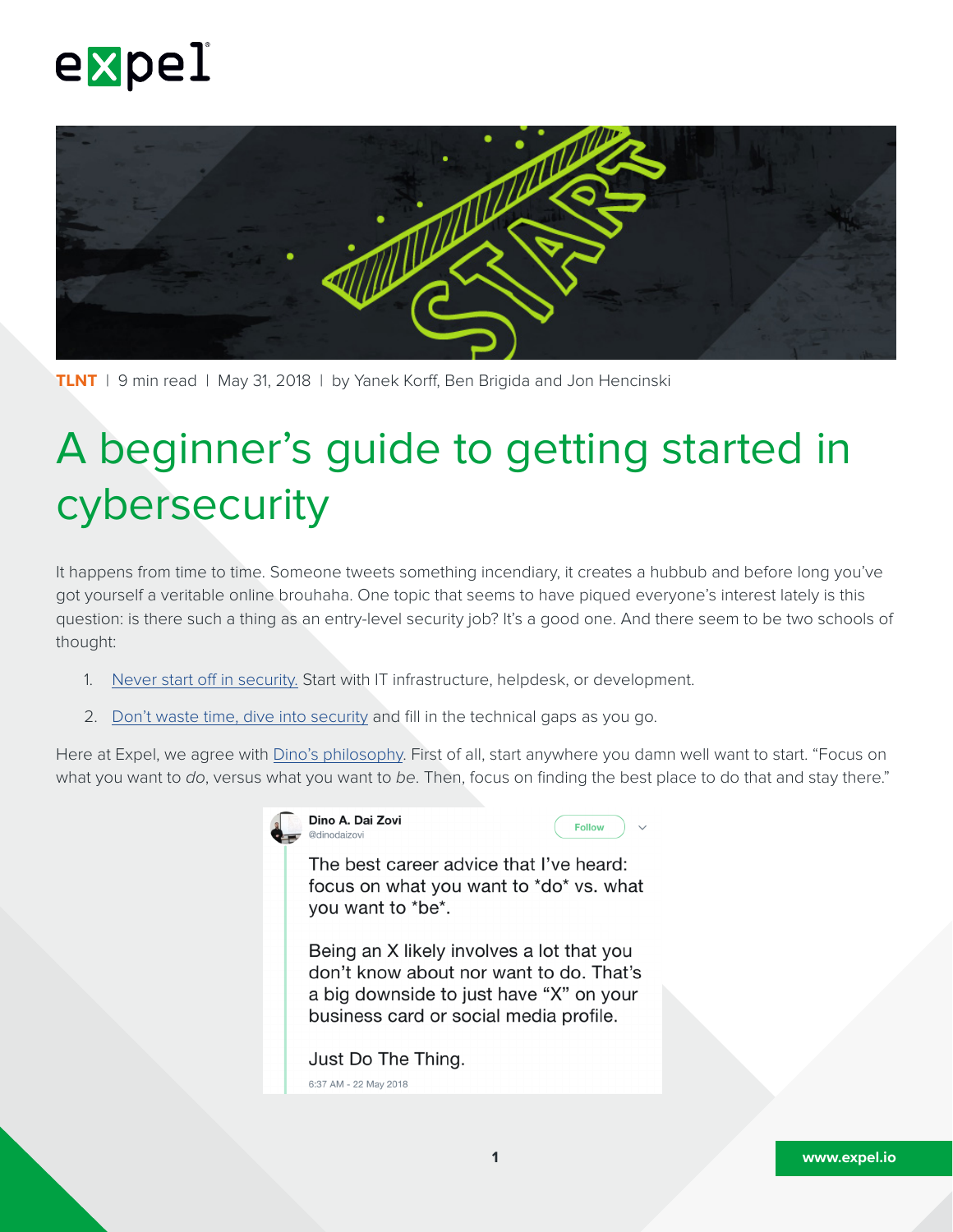

We've seen it first hand. We've hired several analysts straight out of college, and they're doing excellent work (If you're an employer and not plugged into the community at the [Rochester Institute of Technology,](http://www.rit.edu) and specifically working with their [Computer Security](https://www.rit.edu/gccis/computingsecurity/academics/bs/overview) program, you're definitely missing out). So we *know* there are degree programs out there that will prepare you for security jobs right off the bat.

Now that you know where we stand, we've got some tips on [how to break into security](https://read.bookcreator.com/Ud8SQYtd2MdWDTYC2OZ9QQStjO43/sQ9r0Vs7TEmzvDLRYTEM4w). But there are lots of different jobs with the title "security" in them (and lots of jobs involving security that don't have "security" in the title) so it'll be important to make sure we know which ones we're talking about.

## **Which cybersecurity jobs are we talking about?**

Wouldn't you know it, not only does NIST have a pretty great [cybersecurity framework to help you manage risk,](https://expel.io/blog/how-to-get-started-with-the-nist-cybersecurity-framework-csf/) they've also got another [nice framework](https://niccs.us-cert.gov/workforce-development/cyber-security-workforce-framework) that can help job seekers figure out what employers are looking for. A good first step towards finding the work you want to do is to identify the [tasks](https://niccs.us-cert.gov/workforce-development/cyber-security-workforce-framework/tasks) that float your boat and map them to jobs that give you the opportunity to do just that.



Worried you don't have the technical depth for some of these roles? Entirely possible! If you drill into the framework a bit you'll see some jobs (like [Cyber Defense Analysis](https://niccs.us-cert.gov/workforce-development/cyber-security-workforce-framework/cyber-defense-analysis), which we call a "SOC Analyst") have an *enormously* long list of knowledge areas you'll need to be proficient in. If that's the kind of job you want to do, it might make sense to start off with a less technically demanding role that has a lot of the same baseline prerequisites like an [IT Program Auditor.](https://niccs.us-cert.gov/workforce-development/cyber-security-workforce-framework/programproject-management-and-acquisition#) You could use that as a stepping stone into other security roles as you develop a deeper understanding of the security space. And yes, you could certainly start with a role in [Systems](https://niccs.us-cert.gov/workforce-development/cyber-security-workforce-framework/systems-administration)  [Administration](https://niccs.us-cert.gov/workforce-development/cyber-security-workforce-framework/systems-administration) or [Network Operations](https://niccs.us-cert.gov/workforce-development/cyber-security-workforce-framework/network-services) to gain technical chops too.

"Wait a sec," you might be thinking to yourself, "isn't this just a cop out by defining non-security roles as security?" Yes, it absolutely is. You got us.

Frankly, as the [NICE Framework](https://expel.io/blog/a-beginners-guide-to-getting-started-in-cybersecurity/) makes clear, security is extraordinarily broad. While some argue it's "niche," it's really a compendium of niche knowledge across several vastly different work areas. That means if your mind (or your heart) is set on security, you can enter any of these domains and work your way into security. Or … you can start in security-specific domains and work your way into more technical roles over time.

Okay, so maybe you buy into the argument that the security domain is pretty diverse. Maybe you go one step farther and believe several of these roles include security responsibility even if they don't have "security" in their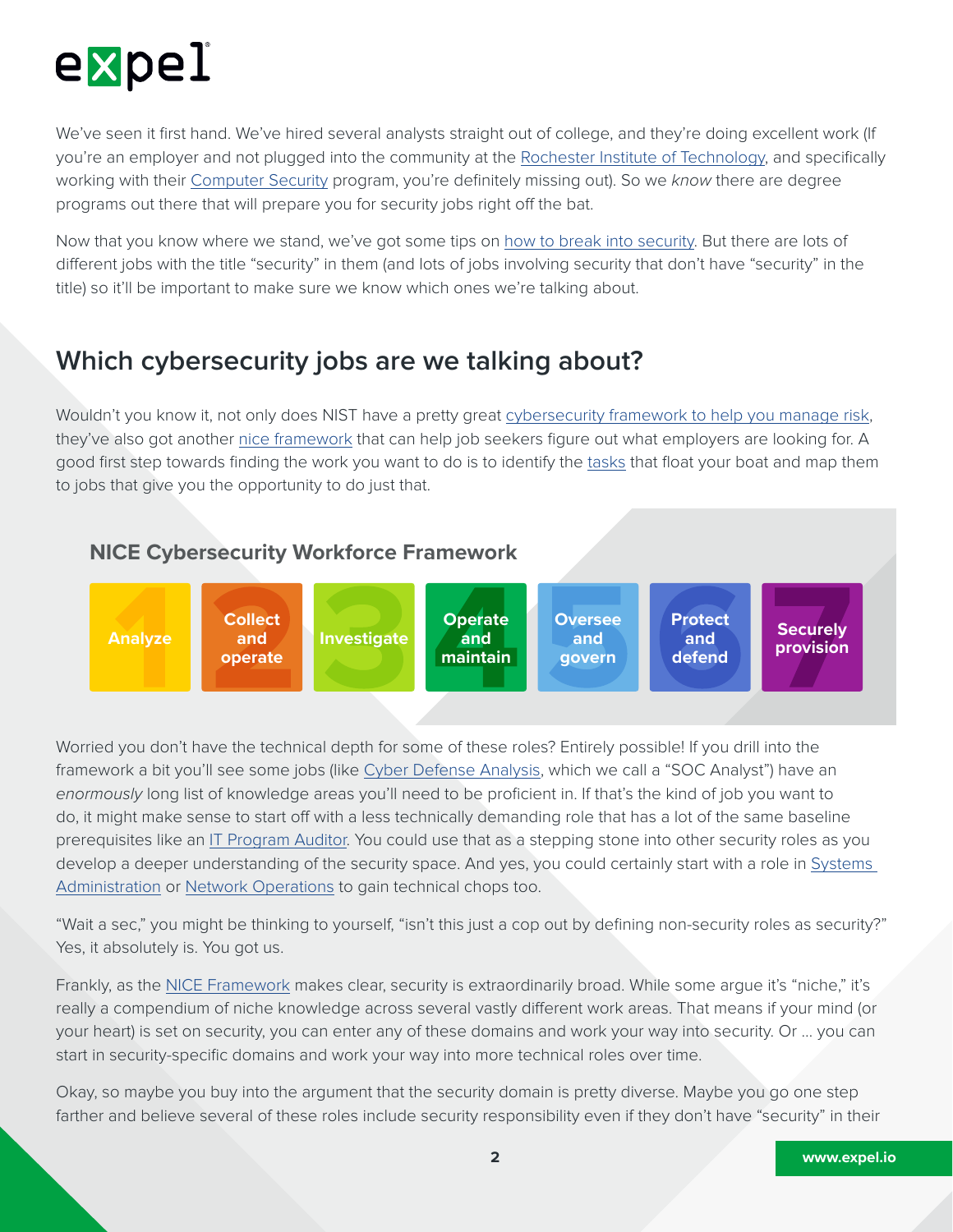

title. After all, we've been saying that security needs to be [built-in](https://www.bsimm.com), not a [bolt-on](http://foreignpolicy.com/2018/03/23/john-bolton-is-a-national-security-threat/) for years, right? Perhaps what's going on here is that the online brouhaha around "entry-level security jobs" is really focused on the security jobs where technical depth is essential. Maybe the argument is it's these jobs that require starting out in technical non-security roles first. Let's poke at that a bit. But first, there are a few things that'll apply no matter what direction you're coming from.

## **Let's try to agree on three things**

#### **Anyone can cook**

Have you seen the movie [Ratatouille](https://www.imdb.com/title/tt0382932/)? No? Yeah, that seems to be the most common answer. Ok, let's summarize [SPOILER ALERT].

There's this Chef, Auguste Gusteau, who authors "Anyone Can Cook." Throughout the movie, you're made to believe that the message of the book (and the movie) is that literally anyone can become a great chef. Even the protagonist, a rat, can do it because you can learn how to do it from a book. Yet, by the end of the movie, you realize the point is substantially more profound and realistic. Actually, no. Not *everyone* who picks up the book can become a great chef. But, in fact, a great chef could potentially come from anywhere.

There are so many paths to "success." There are exceptions to every rule. Anyone can cyber.

#### **"Never" is rarely the right word**

A few years ago one of us was walking up Main Street, USA at the Magic Kingdom. It was 8:30am and he refused to buy his younger daughter funnel cake first (oh, the humanity!) "You never buy me anything!" she exclaimed. He stopped. He looked around. He kept walking.

The notion that you should [avoid absolutes](https://www.quickanddirtytips.com/education/grammar/always-never-usually-often-most-and-more) isn't new. And in the tech space, it's particularly important. A great engineer and former colleague once said: "When the customer says it never happens, we need to build support for it to happen 5-10% of the time." So we're going to be cautious about these words when we're talking about career paths too.

### **Broad-scale discouragement is a Bad Thing™**

When you engage in an argument or even a mild discussion, there's a decent chance your conversation partner is already coming to the table with an opinion. If it's a strongly-held opinion, your counter-argument may actually [galvanize their original belief](http://theoatmeal.com/comics/believe). In that case, your discouragement is going to fall on deaf ears … so why bother?

In other cases, people may have a more flexible mindset. Think about a [scout versus a soldier](https://www.ted.com/talks/julia_galef_why_you_think_you_re_right_even_if_you_re_wrong) mindset. To a soldier, everything is black and white. Good and evil. Kill or be killed. Compare that to a scout, who's in information gathering mode all the time. Drawing conclusions are some general's job. Discouragement, in this case, could actually be effective! So good job, you've managed to [discourage a portion of the population](https://hbr.org/2014/08/why-women-dont-apply-for-jobs-unless-theyre-100-qualified) who could actually have been amazing contributors in the field. What harm is there on succeeding or failing on one's own merit? Why encourage people to punt on first?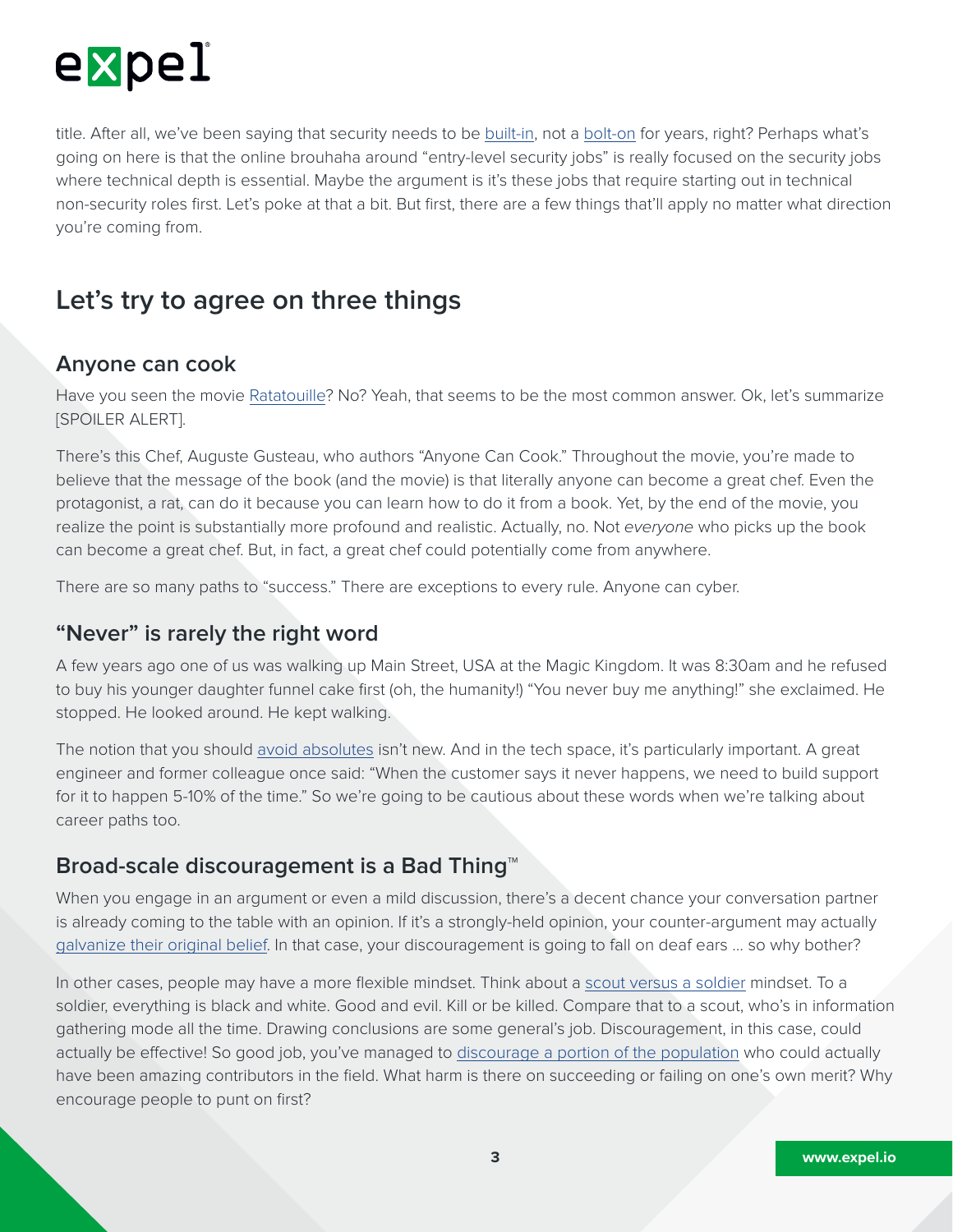

## **Five habits that are helpful for (entry-level) security jobs**

If you don't agree with the three items above, well … it might be a good idea to stop reading now because we're about to do some hardcore *encouragement*, and that might make you grumpy. After all, the next great information security practitioner could be reading this blog right now.

Also, we promised in the title to explain how to get into cybersecurity. So here are a few practical next steps. There are all sorts of resources out there that'll help you on the path towards becoming a super-nerdy cyber superhero. Here's our list of five things you can do to take the first steps to an entry-level technical cybersecurity career.



#### **1. Survey the field**

Follow influential cybersecurity evangelists on Twitter. The most successful ones probably aren't calling themselves cybersecurity evangelists. They're just constantly dropping knowledge bombs, tips and tricks that can help your career. Here's a short list to get you going:

[@bammv,](https://twitter.com/bammv) [@cyb3rops](https://twitter.com/cyb3rops), [@InfoSecSherpa,](https://twitter.com/InfoSecSherpa) [@InfoSystir](https://twitter.com/InfoSystir), [@JohnLaTwC,](https://twitter.com/JohnLaTwC) [@armitagehacker,](https://twitter.com/armitagehacker) [@danielhbohannon,](https://twitter.com/danielbohannon) [@\\_devonkerr\\_,](https://twitter.com/_devonkerr_) [@enigma0x3,](https://twitter.com/enigma0x3) @[gentilkiwi](https://twitter.com/gentilkiwi), [@hacks4pancakes](https://twitter.com/hacks4pancakes), [@hasherezade](https://twitter.com/hasherezade), [@indi303,](https://twitter.com/indi303) [@jackcr,](https://twitter.com/jackcr) [@jenrweedon](https://twitter.com/jenrweedon), [@jepayneMSFT,](https://twitter.com/jepayneMSFT) [@jessysaurusrex,](https://twitter.com/jessysaurusrex) [@k8em0,](https://twitter.com/k8em0) [@lnxdork](https://twitter.com/lnxdork), [@mattifestation,](https://twitter.com/mattifestation) [@mubix](https://twitter.com/mubix), [@pwnallthethings](https://twitter.com/pwnallthethings), [@pyrrhl,](https://twitter.com/pyrrhl) [@RobertMLee](https://twitter.com/RobertMLee), [@ryankaz42,](https://twitter.com/ryankaz42) [@\\_sn0ww,](https://twitter.com/_sn0ww) [@sroberts](https://twitter.com/sroberts), [@spacerog,](https://twitter.com/spacerog) [@subtee,](https://twitter.com/subtee) [@taosecurity](https://twitter.com/taosecurity)

### **2. Combine reading and practice**

This may shock you, but there's this security company called [Expel](https://expel.io) that has a [bunch of great content](https://expel.io/blog/) (full disclosure: we're biased). Self-serving comments aside, there are several companies that produce high-value security content on a pretty regular basis. High on our list are [CrowdStrike](https://www.crowdstrike.com/blog/), [Endgame,](https://www.endgame.com/blog) [FireEye](https://www.fireeye.com/blog.html), [Kaspersky,](https://www.kaspersky.com/blog/) [Palo](https://researchcenter.paloaltonetworks.com/unit42/)  [Alto's Unit 42,](https://researchcenter.paloaltonetworks.com/unit42/) and [TrendLabs](https://blog.trendmicro.com/trendlabs-security-intelligence/). As you read, try to figure out how you'd go about detecting the activity they describe. Then, [how would you investigate it?](https://expel.io/blog/triage-windows-endpoints-asking-right-questions/)

Are you looking to grow your technical foundation for something like an analyst role? The breadth of what you need to know can be daunting. Perhaps the most foundational knowledge to pick up is around the [TCP/IP](http://www.tcpipguide.com)  [protocol suite.](http://www.tcpipguide.com) Be prepared to answer the "[what happens when"](https://github.com/alex/what-happens-when) question confidently.

For learning about endpoint forensics, you probably can't get a better foundation than [Incident Response and](https://www.amazon.com/dp/B00JFG7152/ref=cm_sw_r_cp_ep_dp_QfddBbT8VYWWM)  [Computer Forensics 3rd Edition.](https://www.amazon.com/dp/B00JFG7152/ref=cm_sw_r_cp_ep_dp_QfddBbT8VYWWM) The chapter on Windows forensics is gold. Dive into [Powershell,](https://powerforensics.readthedocs.io/en/latest/) associated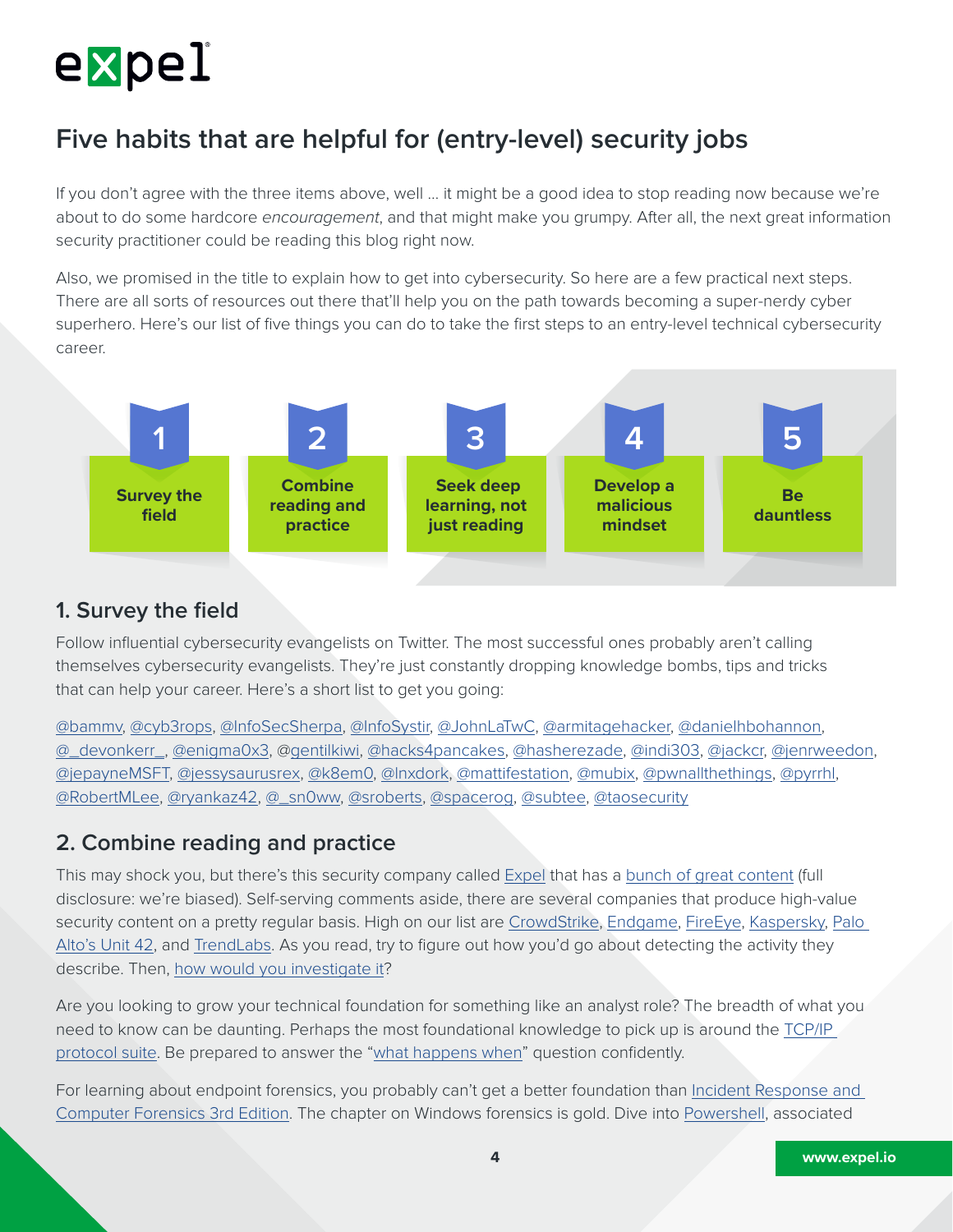

[attack frameworks,](http://www.powershellempire.com) and learn how to [increase visibility](https://www.fireeye.com/blog/threat-research/2016/02/greater_visibilityt.html) into PowerShell activity with logging. Pair this knowledge with some of the [best free training out there](https://www.cobaltstrike.com/training) at Cobalt Strike. Watch the (most excellent) videos and apply the concepts you've learned as part of Cobalt Strike's 21-day trial. Not enough time? Consider making the investment. The [Blue Team Field Manual](https://www.amazon.com/dp/154101636X/ref=cm_sw_r_cp_ep_dp_pqfdBbKX2B6EP) and [Red Team Field Manual](https://www.amazon.com/dp/1494295504/ref=cm_sw_r_cp_ep_dp_CrfdBbK8EJVJM) round out our recommendations on this front. In parallel, set up a lab with Windows 7 (or later) workstations joined to a domain. Compromise the workstation using some of the easier techniques, then explore post exploitation activity. Your goal is to get a feel for both the attack and defense sides of the aisle here.

On the network side, consider [The Practice of Network Security Monitoring](https://www.amazon.com/dp/B00E5REN34/ref=cm_sw_r_cp_ep_dp_AMddBbH3J05QF), [Practical Packet Analysis,](https://www.amazon.com/dp/B06XX74R1X/ref=cm_sw_r_cp_ep_dp_M4utAbGK24PYH) and [Applied](https://www.amazon.com/dp/B00H3RWTIE/ref=cm_sw_r_cp_ep_dp_34utAbYF55MYD)  [Network Security Monitoring.](https://www.amazon.com/dp/B00H3RWTIE/ref=cm_sw_r_cp_ep_dp_34utAbYF55MYD) When it comes time to take some of this book learning and make it real, resources like the [malware traffic analysis blog](https://www.malware-traffic-analysis.net) and browsing [PacketTotal](https://packettotal.com) where you can get a sense for what's "normal" versus what's not. Your goal here should be to understand sources of data (network evidence) that can be used to detect and explain the activity. To refine your investigative processes on the network, consider [Security Onion](https://securityonion.net). Set up some network sensors, monitor traffic and create some Snort/Suricata signatures to alert on offending traffic. Your goal is to establish a basic investigative process and like on the endpoint side, understand both the attack and defense sides of the equation.

### **3. Seek deep learning, not just reading**

Have you ever taken a class and then months later tried to use the knowledge you allegedly learned only to discover you've forgotten all the important stuff? Yeah, if you disconnect learning from using the knowledge, you're going to be in a hard spot. This might be one of the biggest challenges in diving into a more technical security role up front.

To help offset this, in addition to combining reading with practice, consider the [Feynman technique](https://mattyford.com/blog/2014/1/23/the-feynman-technique-model). Never heard of it? Well, it's easy to skim over bits and pieces you don't understand … but if you can distill it down into simple language such that others could understand it, then *you'll* have understood it better in the process. Nothing helps you learn quite like teaching.

#### **4. Develop a malicious mindset**

Years ago, a security practitioner was explaining how you can become a better defender by thinking like an adversary. The story came with some awkward (and humorous) interchanges. He walked into a hotel room with his family while on vacation, saw the unsecured dispenser installed into the shower wall and said out loud, "Wow, it would be so easy to replace the shampoo with Nair!" His family was horrified.

To be clear: we're not advocating that you replace shampoo with Nair, or similarly nefarious anti-hair products. And the concept of thinking like an attacker is not new. Eight years ago when Lance Cottrell was asked what makes a good cybersecurity professional, he [said](http://blog.executivebiz.com/2010/06/lance-cottrell-of-abraxas-substantial-civil-liberties-impacts-but-no-security-benefits-with-large-scale-internet-surveillance/) they put "themselves in the shoes of the attacker and look at the network as the enemy would look at the network and then think about how to protect it."

The best way to do that these days is by wrapping your head around the [MITRE ATT&CK framework](https://attack.mitre.org/wiki/Main_Page). It's quickly becoming the go-to model for wrapping some structure around developing an investigative process and understanding where (and how) you can apply detection and investigation. You might want to familiarize yourself with it prior to doing extensive reading and then come back to it from time to time as needed.